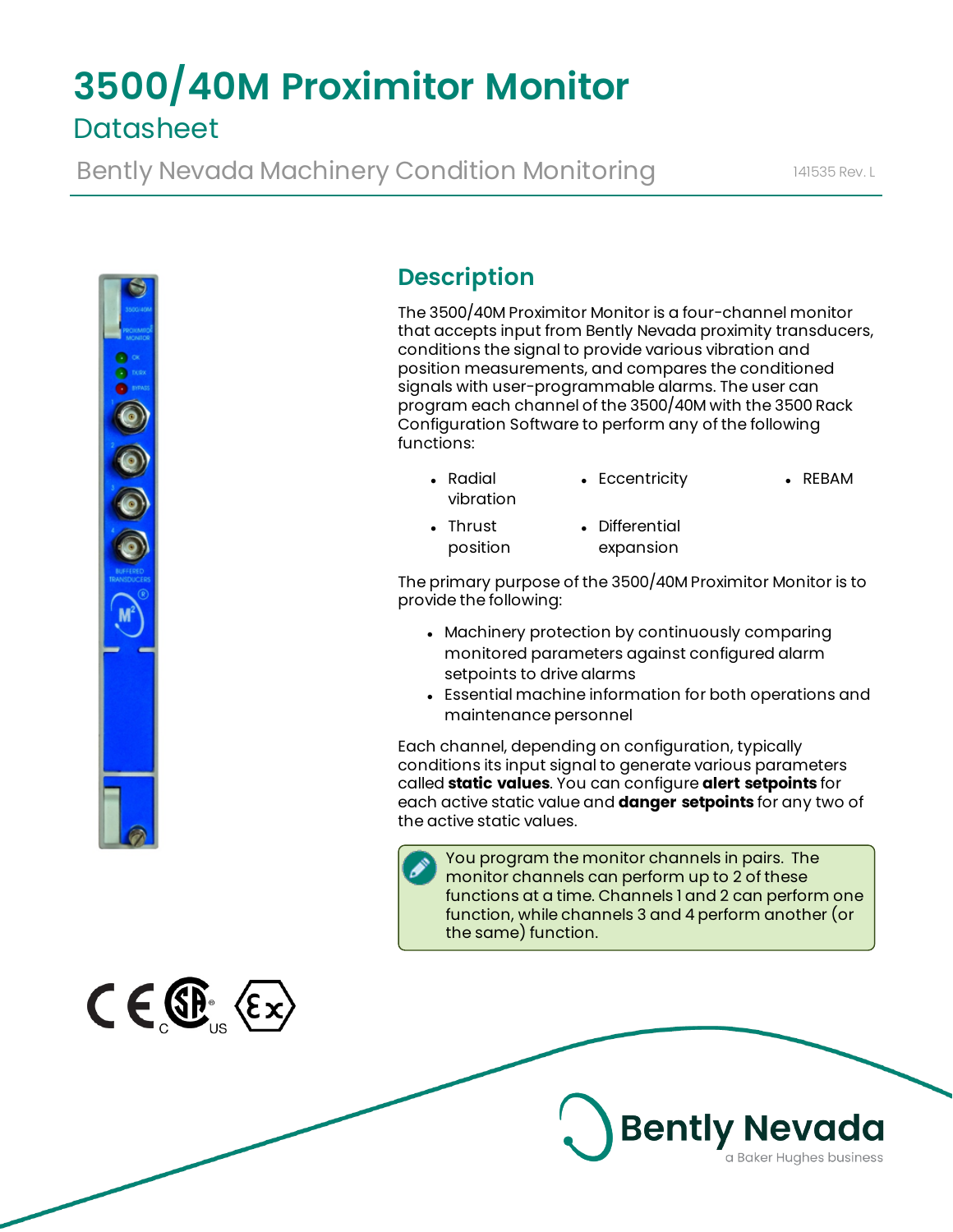# **Specifications**

## **Inputs**

| Signal                 | Accepts from 1 to 4 proximity<br>transducer signals                                                           |  |
|------------------------|---------------------------------------------------------------------------------------------------------------|--|
| Power<br>consumption   | 7.7 watts, typical                                                                                            |  |
| <b>Input Impedance</b> |                                                                                                               |  |
| Standard I/O           | 10 kO<br>(Proximitor and acceleration<br>inputs                                                               |  |
| TMR I/O                | The effective impedance of<br>three bussed TMR I/O<br>channels wired in parallel to<br>one transducer is50 kO |  |

## **Sensitivity**

| Radial<br>Vibration       | $3.94 \,\mathrm{mV/m}$ (100 mV/mil) or<br>7.87 mV/um (200 mV/mil)              |
|---------------------------|--------------------------------------------------------------------------------|
| Thrust                    | $3.94 \,\mathrm{mV/m}$ (100 mV/mil) or<br>$7.87 \,\mathrm{mV/m}$ (200 mV/mil)  |
| Eccentricity              | $3.94 \,\mathrm{mV/m}$ (100 mV/mil) or<br>$7.87 \,\mathrm{mV/m}$ (200 mV/mil)  |
| Differential<br>Expansion | 0.394 mV/µm (10 mV/mil) or<br>$0.787 \,\mathrm{mV}/\mathrm{\mu m}$ (20 mV/mil) |
| <b>RFBAM</b>              | 40 mV/µm (1000 mV/mil) or<br>$80 \,\mathrm{mV/m}$ (2000 mV/mil)                |

## **Outputs**

| <b>Front Panel LEDs</b> |                                                                                                           |
|-------------------------|-----------------------------------------------------------------------------------------------------------|
| <b>OK IFD</b>           | Indicates when the 3500/40M SIL<br>Proximitor is operating properly.                                      |
| TX/RX LED               | Indicates when the 3500/40M SIL<br>Proximitor is communicating<br>with other modules in the 3500<br>rack. |
| <b>Bypass LED</b>       | Indicates when the 3500/40M SIL                                                                           |

|                                          | Proximitor is in Bypass Mode.                                               |
|------------------------------------------|-----------------------------------------------------------------------------|
| <b>Buffered</b><br>Transducer<br>Outputs | The front of each monitor has<br>one coaxial connector for each<br>channel. |
|                                          | Fach connector is short-circuit<br>protected.                               |
| Output<br>Impedance                      | 550 O                                                                       |
| Transducer<br>Power<br>Supply            | $-24$ Vdc                                                                   |

## **Signal Conditioning**



## **Radial Vibration**

| <b>Frequency Response</b>  |                                                                                                                  |  |
|----------------------------|------------------------------------------------------------------------------------------------------------------|--|
| Direct filter              | User-programmable<br>Single-pole<br>4 Hz to 4000 Hz or<br>1 Hz to 600 Hz                                         |  |
| Gap filter                 | -3 dB at 0.09 Hz                                                                                                 |  |
| Not IX filter              | 60 cpm to 15.8 times running<br>speed<br>Constant Q notch filter<br>Minimum rejection in<br>stopband of -34.9 dB |  |
| Smax                       | 0.125 to 15.8 times running<br>speed                                                                             |  |
| IX and 2X<br>vector filter | Constant Q Filter<br>Minimum rejection in<br>stopband of -57.7 dB                                                |  |

 1X and 2X Vector, Not 1X, and Smax parameters are valid for machine speeds of 60 cpm to 60,000 cpm.

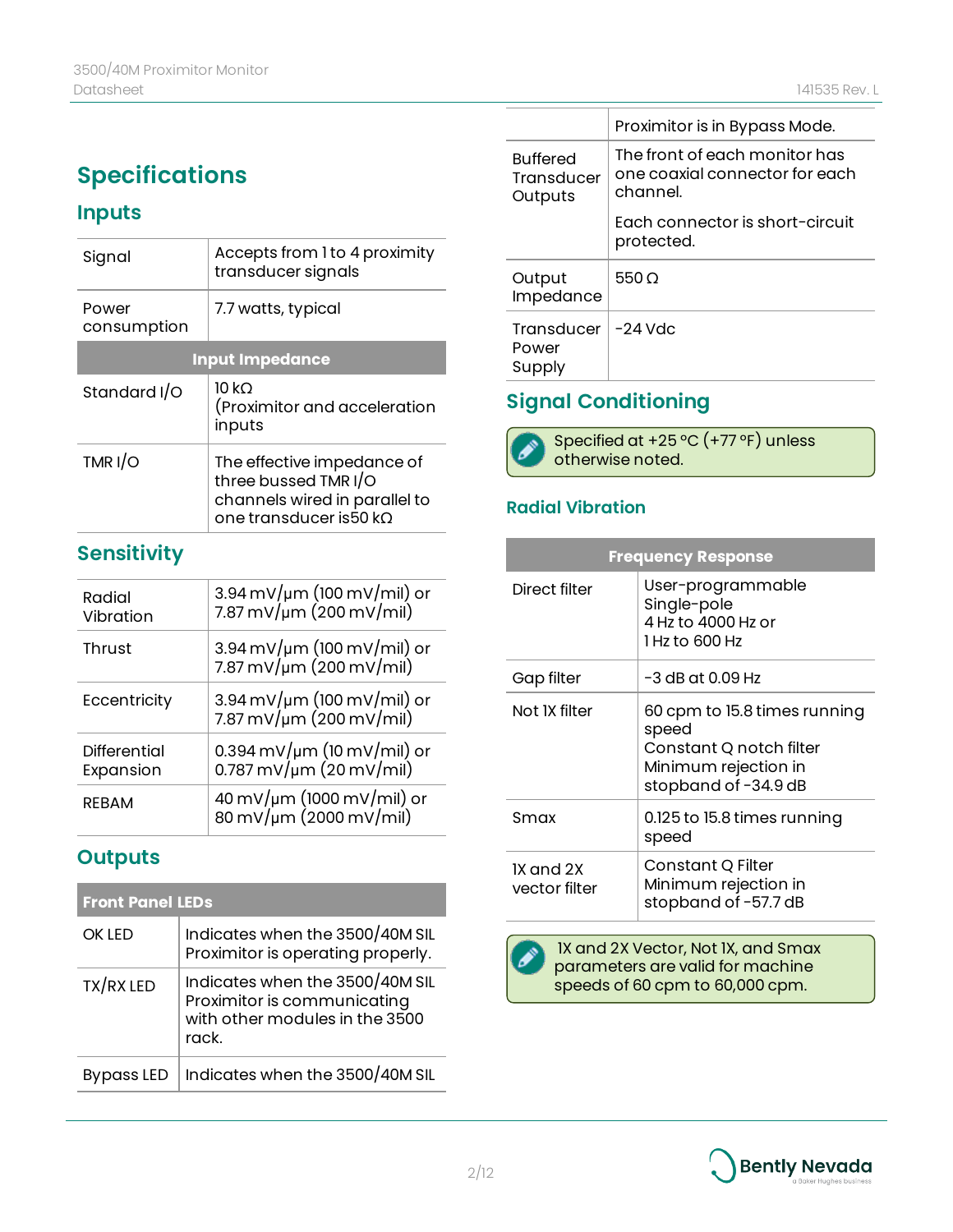#### **Accuracy**

| Direct and Gap | Exclusive of filtering<br>Within ±0.33% of full-scale<br>typical<br>±1% maximum                       |
|----------------|-------------------------------------------------------------------------------------------------------|
| IX and 2X      | Within $\pm 0.33\%$ of full-scale<br>typical<br>±1% maximum                                           |
| Smax           | Within ±5% maximum                                                                                    |
| Not IX         | ±3% for machine speeds less<br>than 30,000 cpm<br>±8.5% for machine speeds<br>greater than 30,000 cpm |

### **Thrust and Differential Expansion**

| Accuracy                  | Within $\pm 0.33\%$ of full-scale<br>typical<br>±1% maximum |  |
|---------------------------|-------------------------------------------------------------|--|
| <b>Frequency Response</b> |                                                             |  |
| Direct filter             | $-3$ dB at 1.2 Hz                                           |  |
| Gap filter                | -3 dB at 0.41 Hz                                            |  |

### **Eccentricity**

| Accuracy                  | Within $\pm 0.33\%$ of full-scale<br>typical<br>±1% maximum |  |
|---------------------------|-------------------------------------------------------------|--|
| <b>Frequency Response</b> |                                                             |  |
| Direct filter             | $-3$ dB at 15.6 Hz                                          |  |
| Gap filter                | $-3$ dB at 0.41 Hz                                          |  |

## **REBAM**

| <b>Frequency Response</b> |                                            |
|---------------------------|--------------------------------------------|
| Spike                     | User-programmable<br>from 0.152 to 8678 Hz |
| Flement                   | User-programmable for<br><b>BPFO</b>       |

| <b>Frequency Response</b> |                                                                                                                                            |  |
|---------------------------|--------------------------------------------------------------------------------------------------------------------------------------------|--|
|                           | ranging from 0.139 to 3836 Hz                                                                                                              |  |
|                           | High-pass corner is 0.8x<br>BPFO.<br>Low-pass corner is 2.2x BPFO.                                                                         |  |
| Rotor                     | User programmable from<br>0.108 to 2221 Hz                                                                                                 |  |
| <b>Direct</b>             | Programmable from 3.906 to<br>14 2 Hz                                                                                                      |  |
|                           | Selection is determined by<br>Spike and Rotor filters.                                                                                     |  |
| Gap                       | Programmable from 0.002 to<br>1.0 Hz                                                                                                       |  |
|                           | Selection is determined by<br>the Rotor filter.                                                                                            |  |
| <b>IX vector filter</b>   | The range of shaft speeds for<br>which the value is valid<br>depends on the nominal<br>shaft speed for which the<br>channel is configured. |  |

#### **Table 1: Relationship Between Nominal Shaft Speed and the Valid Speed Range**

| <b>Nominal Shaft</b><br>Speed (Hz) | <b>Valid Speed Range (Hz)</b> |
|------------------------------------|-------------------------------|
| 10 to <126                         | 0.071 to 160                  |
| 126 to <252                        | 0.133 to 330                  |
| 252 to <504                        | 0.25 to 660                   |
| 504 to 584                         | 0.50 to 750                   |



If a multi-event gear or speed wheel generates the speed input, the upper limitation of the resultant input signal is approximately 20 KHz.

|                     | <b>Filter Quality</b>                              |
|---------------------|----------------------------------------------------|
| Spike high-<br>pass | 6-pole Elliptic<br>(155 dB per decade,<br>minimum) |

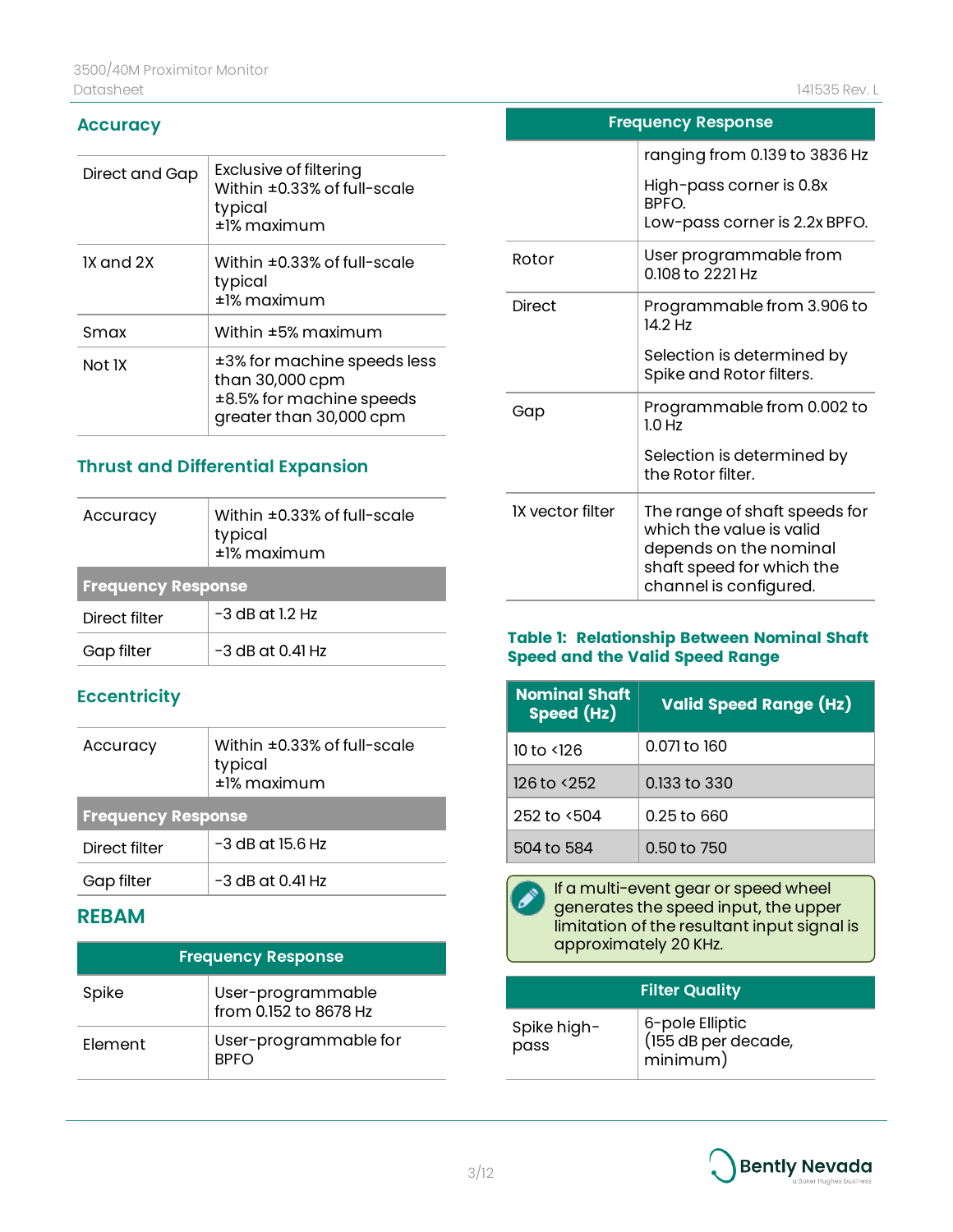| <b>Filter Quality</b>      |                                                                       |
|----------------------------|-----------------------------------------------------------------------|
|                            | Corner frequency is -0.1 dB.                                          |
| Element<br>bandpass        | 8-pole Butterworth<br>(155 dB per decade<br>minimum)                  |
|                            | Corner frequency is -3 dB.                                            |
| Rotor low-pass             | 6-pole Elliptic<br>(155 dB per decade,<br>minimum)                    |
|                            | Corner frequency is -0.1 dB.                                          |
| Rotor, direct<br>high-pass | 1-pole Butterworth<br>(18 dB per decade,<br>minimum)                  |
|                            | Corner frequency is -3 dB.                                            |
| Spike, direct<br>low-pass  | Corner is -0.3 dB maximum.                                            |
| Gap low-pass               | 1-pole Butterworth<br>(18 dB per decade,<br>minimum)                  |
|                            | Corner frequency is -3 dB.                                            |
| IX amplitude               | Constant Q of 16.67                                                   |
|                            | Stopband frequencies are<br>0.91 and 1.09 times the<br>running speed. |
|                            | Stopband attenuation is -51<br>dB minimum.                            |

| <b>Accuracy</b>     |                                                                                                    |
|---------------------|----------------------------------------------------------------------------------------------------|
| Amplitude           | Within $\pm 0.33\%$ of full scale<br>typical                                                       |
|                     | ±1% maximum when input<br>signal is at the center<br>frequency of the measured<br>value's passband |
| Phase               | 3 degrees error, maximum                                                                           |
| Channels<br>enabled | Certain configurations allow<br>the user to enable only one                                        |

|                                                  | channel of a channel pair.                                    |
|--------------------------------------------------|---------------------------------------------------------------|
|                                                  |                                                               |
|                                                  | Filter Tracking / Stepping (Requires a valid<br>speed signal) |
| Initial condition                                | Nominal filter set used                                       |
| Switch from<br>nominal to<br>lower filter set    | Current shaft speed $\leq 0.9 x$<br>(nominal shaft speed)     |
| Switch from<br>lower to<br>nominal filter<br>set | Current shaft speed $\geq 0.95x$<br>(nominal shaft speed)     |
| Switch from<br>nominal to<br>higher filter set   | Current shaft speed $\geq$ 1.1 x<br>(nominal shaft speed)     |

Current shaft speed ≤ 1.05 x (Nominal Shaft Speed)

Nominal filter set used

**Accuracy**

|  | Bently Nevada           |
|--|-------------------------|
|  | a Baker Hughes business |

set

Switch from higher to nominal filter

Shaft speed error condition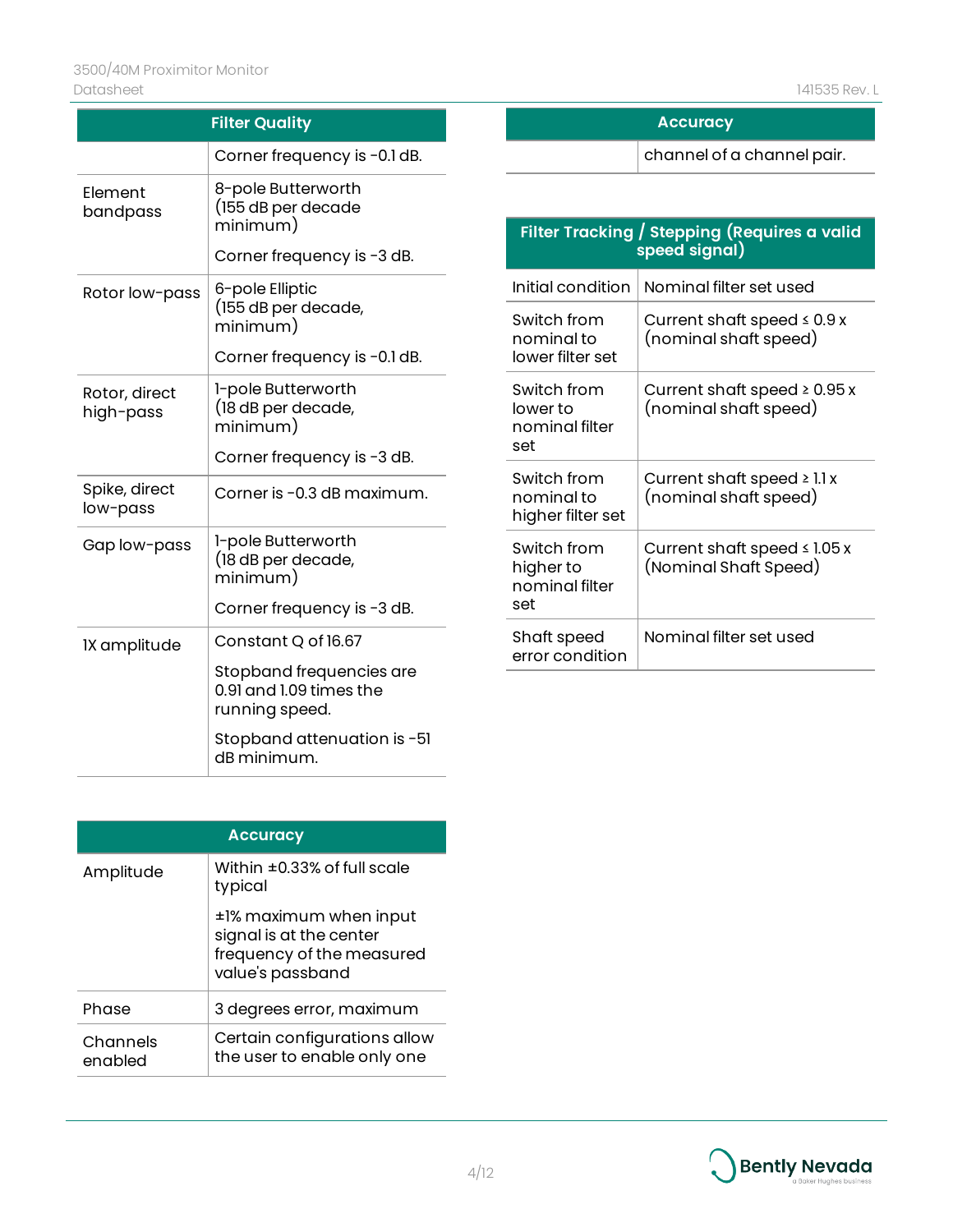| Operating<br>Temperature | When used with<br>Internal/External Termination<br>I/O Module:           |
|--------------------------|--------------------------------------------------------------------------|
|                          | -30°C to +65°C (-22°F to<br>$+150^{\circ}F$                              |
|                          | When used with Internal<br>Barrier I/O Module (Internal<br>Termination): |
|                          | 0°C to +65°C (32°F to +150°F)                                            |
| Storage<br>Temperature   | -40°C to +85°C (-40°F to<br>$+185^{\circ}F$ ).                           |
| Humidity                 | 95%, noncondensing                                                       |

## **Physical**

## **Monitor Module (Main Board)**

| Dimensions<br>(Height x Width x<br>Depth) | 241.3 mm x 24.4 mm x<br>241.8 mm<br>$(9.50 \text{ in } x 0.96 \text{ in } x 9.52 \text{ in})$ |  |
|-------------------------------------------|-----------------------------------------------------------------------------------------------|--|
| Weight                                    | $0.91$ kg $(2.0$ lb)                                                                          |  |
| I/O Modules (non-barrier)                 |                                                                                               |  |
| Dimensions<br>(Height x Width x<br>Depth) | 241.3 mm x 24.4 mm x 99.1<br>mm<br>$(9.50 \text{ in } x 0.96 \text{ in } x 3.90 \text{ in})$  |  |
| Weight                                    | $0.20$ kg $(0.44$ lb)                                                                         |  |
| I/O Modules (barrier)                     |                                                                                               |  |
| Dimensions<br>(Height x Width x<br>Depth) | 241.3 mm x 24.4 mm x 163.1<br>mm<br>$(9.50 \text{ in } x 0.96 \text{ in } x 6.42 \text{ in})$ |  |
| Weight                                    | 0.46 kg (1.01 lb)                                                                             |  |

## **Rack Space Requirements**

| Monitor     | 1 full-height front slot |
|-------------|--------------------------|
| I/O Modules | I full-height rear slot  |

# **Barrier Parameters**

The following parameters apply to CSA-NRTL/C and ATEX / IECEx approvals.

| <b>Proximitor Barrier</b>         |                                                                                              |
|-----------------------------------|----------------------------------------------------------------------------------------------|
| Circuit Parameters                | $V$ max (PWR) = 26.25V<br>$(SIG) = 13.65 V$                                                  |
|                                   | $Imax (PWR) = 110.48 mA$<br>$(SIG) = 2.74mA$                                                 |
|                                   | Rmin (PWR) = $237.6 \Omega$<br>$(SIG) = 4985 \Omega$                                         |
| Channel<br>Parameters<br>(entity) | Vmax = 27.45 V<br>$lmax = 113.24 mA$<br>Rmin (PWR) = $237.6 \Omega$<br>$(SIG) = 4985 \Omega$ |

# **Alarms**

| Alarm<br>Setpoints                | Use Rack Configuration<br>Software to set alert levels for<br>each value measured by the<br>monitor and Danger<br>setpoints for any two of the<br>values measured by the<br>monitor.                                          |
|-----------------------------------|-------------------------------------------------------------------------------------------------------------------------------------------------------------------------------------------------------------------------------|
|                                   | Alarms are adjustable from 0<br>to 100% of full-scale for each<br>measured value. However,<br>when the full-scale range<br>exceeds the range of the<br>transducer, the range of the<br>transducer will limit the<br>setpoint. |
| Accuracy of<br>alarm<br>setpoints | Within 0.13% of the desired<br>value                                                                                                                                                                                          |

## **Alarm Time Delays**



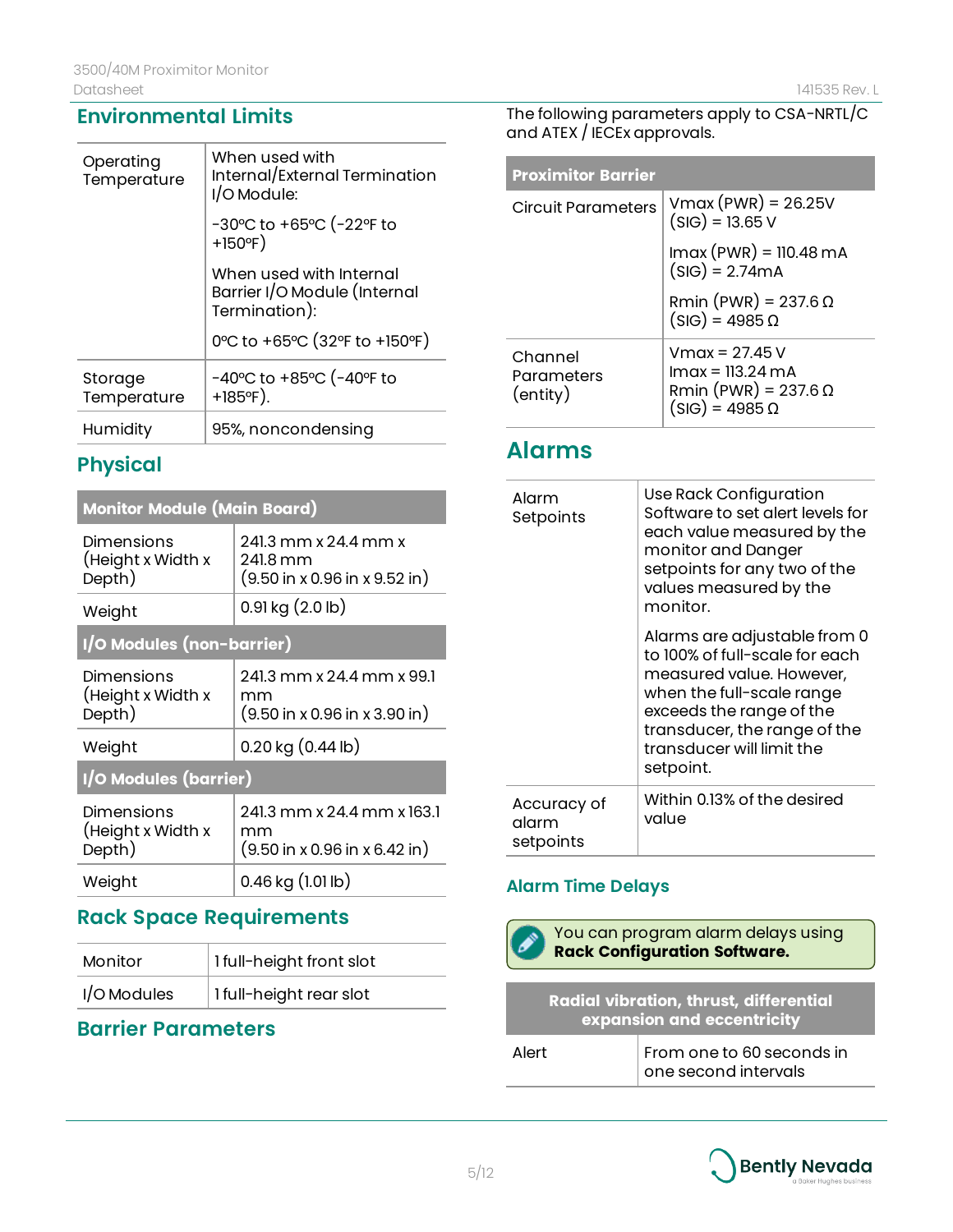| Danger       | 0.1 seconds or from one to 60<br>seconds in 0.5 second<br>intervals               |  |
|--------------|-----------------------------------------------------------------------------------|--|
| <b>REBAM</b> |                                                                                   |  |
| Alert        | From the calculated<br>minimum value to 400<br>seconds in one second<br>intervals |  |
| Danger       | From the calculated<br>minimum value to 400<br>seconds in 0.5 second<br>intervals |  |

## **Static Values**

Static values are measurements used to monitor the machine. The 3500/40M Proximitor Monitor returns the following static values:

| Radial<br>Vibration       | Direct, Gap, IX Amplitude, IX<br>Phase Lag, 2X Amplitude, 2X<br>Phase Lag, Not IX Amplitude<br>and<br>Smax Amplitude |
|---------------------------|----------------------------------------------------------------------------------------------------------------------|
| <b>Thrust Position</b>    | Direct, Gap                                                                                                          |
| Differential<br>Expansion | Direct, Gap                                                                                                          |
| Eccentricity              | Peak-to-peak, Gap,<br>Direct Minimum, Direct<br>Maximum                                                              |
| REBAM                     | Spike, Element, Rotor, Direct,<br>Gap,<br>IX Amplitude, IX Phase Lag                                                 |

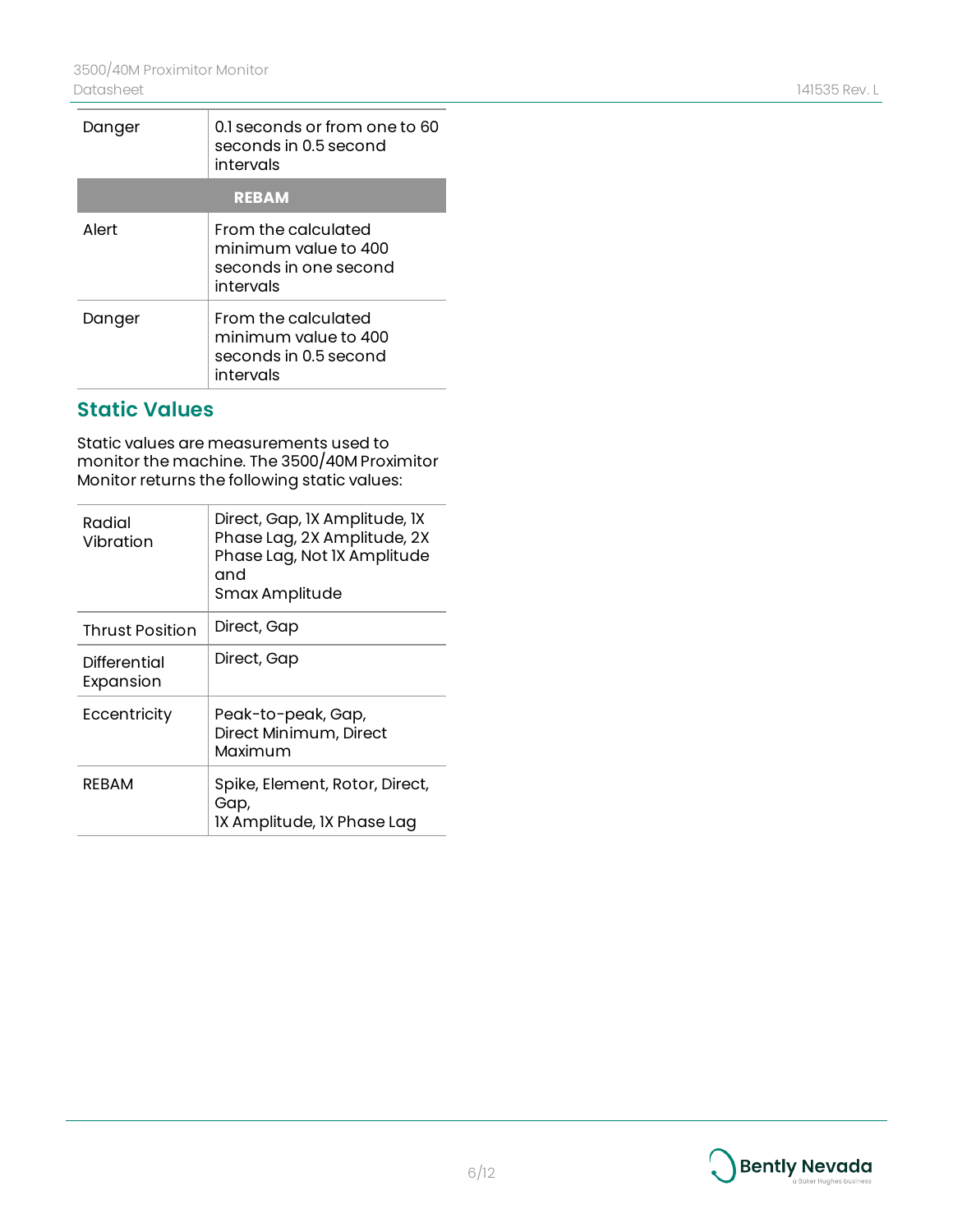# **Compliance and Certifications**

### **FCC**

This device complies with part 15 of the FCC Rules. Operation is subject to the following two conditions:

- This device may not cause harmful interference.
- This device must accept any interference received, including interference that may cause undesired operation.

#### **EMC**

European Community Directive:

EMC Directive 2014/30/EU

#### Standards:

EN 61000-6-2 Immunity for Industrial Environments

EN 61000-6-4 Emissions for Industrial Environments

## **Electrical Safety**

European Community Directive:

LV Directive 2014/35/EU

Standards:

EN 61010-1

#### **RoHS**

European Community Directive:

RoHS Directive 2011/65/EU

#### **Maritime**

ABS - Marine and Offshore Applications

DNV GL Rules for Classification – Ships, Offshore Units, and High Speed and Light Craft

# **Hazardous Area Approvals**

For the detailed listing of country and product specific approvals, refer to the *Approvals Quick Reference Guide* (108M1756) available from [Bently.com.](http://www.bently.com/)

# **CSA/NRTL/C**

|  | When used with I/O<br>module ordering<br>options without                   | Class I, Zone 2: AEx/Ex nA nC ic<br>IIC T4 Gc:<br>Class I, Zone 2: AEx/Ex ec nC ic<br>IIC T4 Gc;<br>Class I, Division 2, Groups A, B, C,<br>and D;                                                 |
|--|----------------------------------------------------------------------------|----------------------------------------------------------------------------------------------------------------------------------------------------------------------------------------------------|
|  | internal barriers                                                          | T4 @ Ta= −20˚C to +65˚C (−4˚F to<br>$+149^{\circ}F$<br>When installed per drawing<br>149243 or 149244.                                                                                             |
|  | When used with I/O<br>module ordering<br>options with<br>internal barriers | Class I, Zone 2: AEx/Ex nA nC ic<br>[ia Ga] IIC T4 Gc;<br>Class I, Zone 2: AEx/Ex ec nC ic<br>[ia Ga] IIC T4 Gc;<br>Class I, Division 2, Groups A, B, C,<br>and D (W/ IS Output for Division<br>1) |
|  |                                                                            | T4 @ Ta= -20°C to +65°C (-4°F to<br>$+149^{\circ}F$<br>When installed per drawing<br>138547.                                                                                                       |

# **ATEX/IECEx**

|                                                                               | $\left\langle \epsilon x\right\rangle_{\shortparallel\,3\,\text{G}}$                                                                                                                                                      |
|-------------------------------------------------------------------------------|---------------------------------------------------------------------------------------------------------------------------------------------------------------------------------------------------------------------------|
| When used with I/O<br>module ordering<br>options without<br>internal barriers | Ex nA nC ic IIC T4 Gc;<br>Ex ec nC ic IIC T4 Gc;                                                                                                                                                                          |
|                                                                               | T4 @ Ta= -20°C to +65°C (-4°F to<br>$+149^{\circ}F)$<br>When installed per drawing<br>149243 or 149244.                                                                                                                   |
| When used with I/O<br>module ordering<br>options with<br>internal barriers    | $\left\langle \Sigma \right\rangle_{  \,3(1)\,G}$<br>Ex nA nC ic [ia Ga] IIC T4 Gc;<br>Ex ec nC ic $[ia Ga]$ IIC T4 Gc;<br>T4 @ Ta= -20°C to +65°C (-4°F to<br>$+149^{\circ}$ F)<br>When installed per drawing<br>138547. |

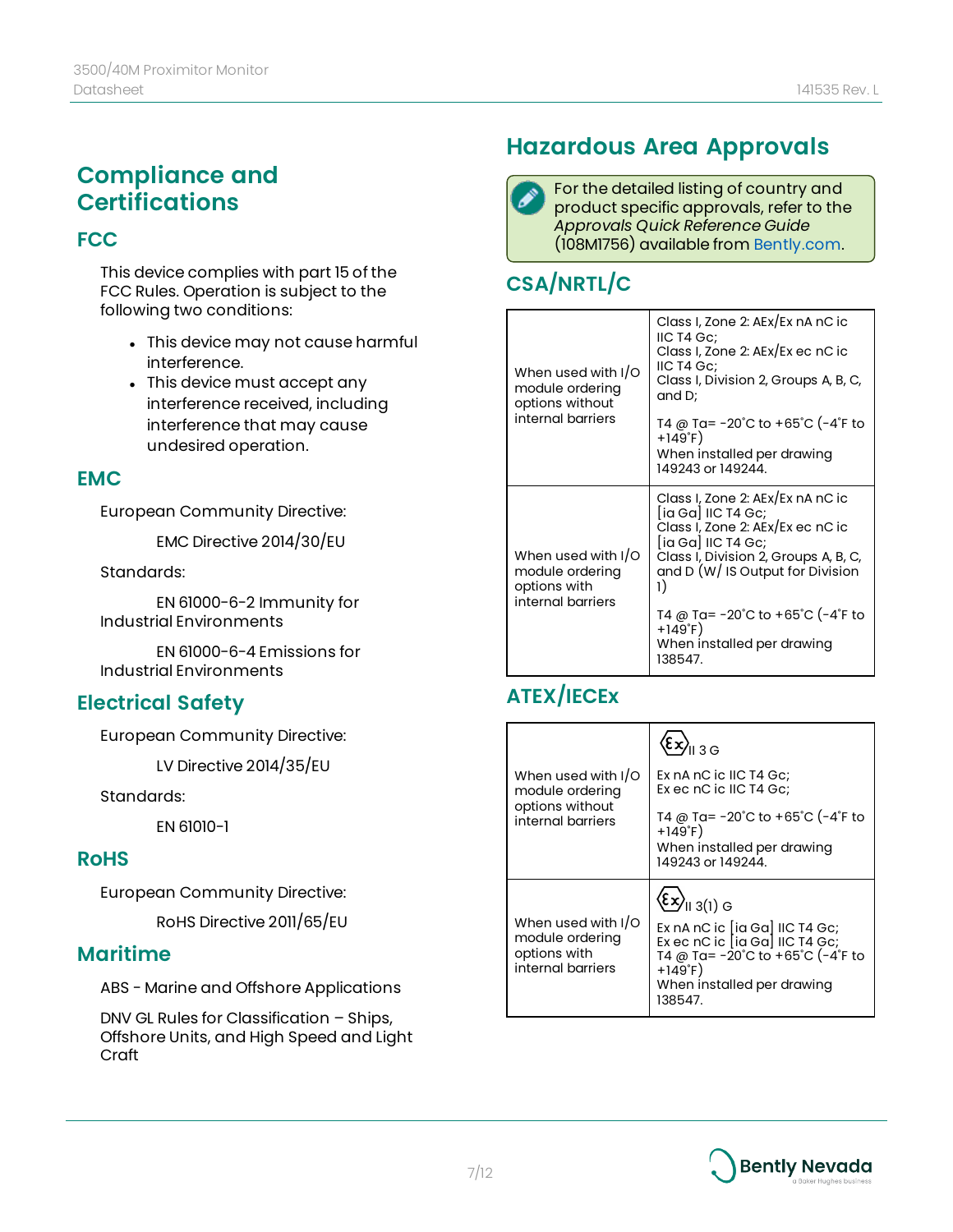# **Ordering Considerations**

## **General**

The 3500/40M Module requires the following (or later) firmware, and software revisions:

3500/01 Software – Version 2.50 3500/02 Software – Version 2.20 3500/03 Software – Version 1.21

When ordering I/O Modules with External Terminations the External Termination Blocks and Cable must be ordered separately for each I/O Module.

External Termination Blocks cannot be used with Internal Termination I/O Modules.

Bussed External Termination Blocks are to be used with TMR I/O Modules only.

## **Internal Barrier I/O Modules**

Consult the 3500 Internal Barrier specification sheet (Document 141495) if the Internal Barrier Option is selected.

#### **REBAM**

The REBAM channel type requires the following (or later) firmware, and software revisions:

3500/40M Module Firmware – Revision 2.1 3500/01 Software – Version 3.30 3500/02 Software – Version 2.40 3500/03 Software – Version 1.40 DM2000 Software - Version 3.40.

Requires the M version of the 3500 Proximitor Monitor.

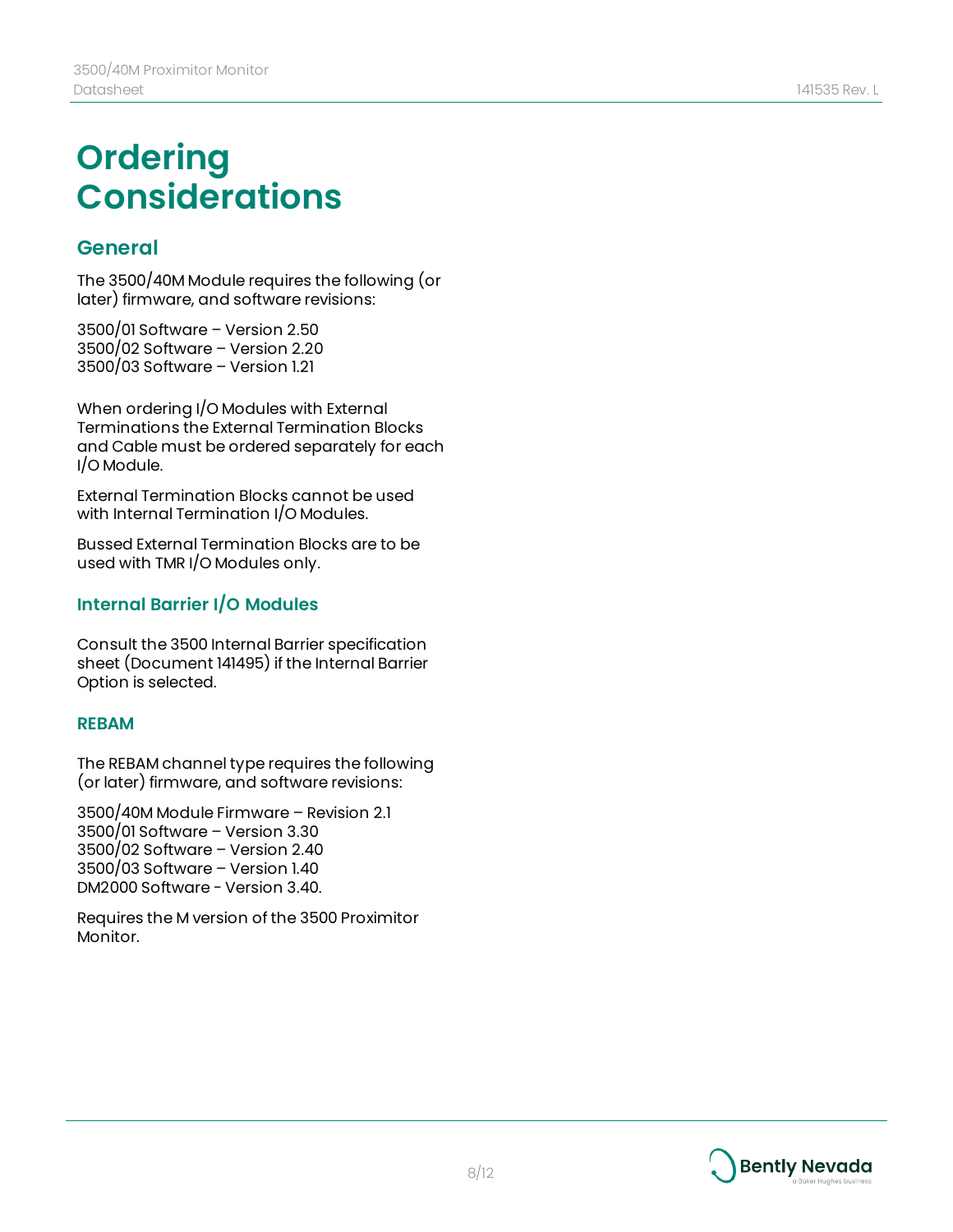# **Ordering Information**

For the detailed listing of country and product specific approvals, refer to the *Approvals Quick Reference Guide* (108M1756) available from [Bently.com.](http://www.bently.com/)

## **Proximitor Monitor 3500/40M - AA-BB**

#### **A: I/O Module Type**

| 01 | Proximitor I/O Module with Internal<br>Termination                               |
|----|----------------------------------------------------------------------------------|
| 02 | Proximitor I/O Module with External<br><b>Terminations</b>                       |
| 03 | Proximitor I/O Module with Internal<br><b>Barriers and Internal Terminations</b> |

#### **B: Hazardous Area Approval Option**

| 00 | <b>None</b>                          |  |
|----|--------------------------------------|--|
| 01 | CSA / NRTL / C (Class 1, Division 2) |  |
| 02 | ATEX / IECEx / CSA (Class 1, Zone 2) |  |
|    |                                      |  |

Agency Approval Option B-02 is only available with Ordering Option A-03

## **External Termination Blocks**

| 125808-01     | <b>Proximitor FT Block</b><br>Euro Style Connectors                           |
|---------------|-------------------------------------------------------------------------------|
| 128015-01     | <b>Proximitor ET Block</b><br><b>Terminal Strip Connectors</b>                |
| $132242 - 01$ | Proximitor/Seismic TMR ET<br><b>Block</b><br><b>Euro Style Connectors</b>     |
| 132234-01     | Proximitor/Seismic TMR ET<br><b>Block</b><br><b>Terminal Strip Connectors</b> |

## **Cables**

#### **3500 Transducer XDCR signal to External Termination (ET) Block Cable 129525 - AAAA-BB**

#### **A: I/O Cable Length**

**02** Assembled

| 0005                            | 5 feet 1.5 metres)               |  |
|---------------------------------|----------------------------------|--|
| 0007                            | $7$ feet $(2.1$ metres)          |  |
| 0010                            | $10$ feet $(3.0 \text{ metres})$ |  |
| 0025                            | 25 feet (7.6 metres)             |  |
| 0050                            | 50 feet (15.2 metres)            |  |
| 0100                            | 100 feet (30.5 metres            |  |
| <b>B: Assembly Instructions</b> |                                  |  |
|                                 | Not assembled                    |  |
|                                 |                                  |  |

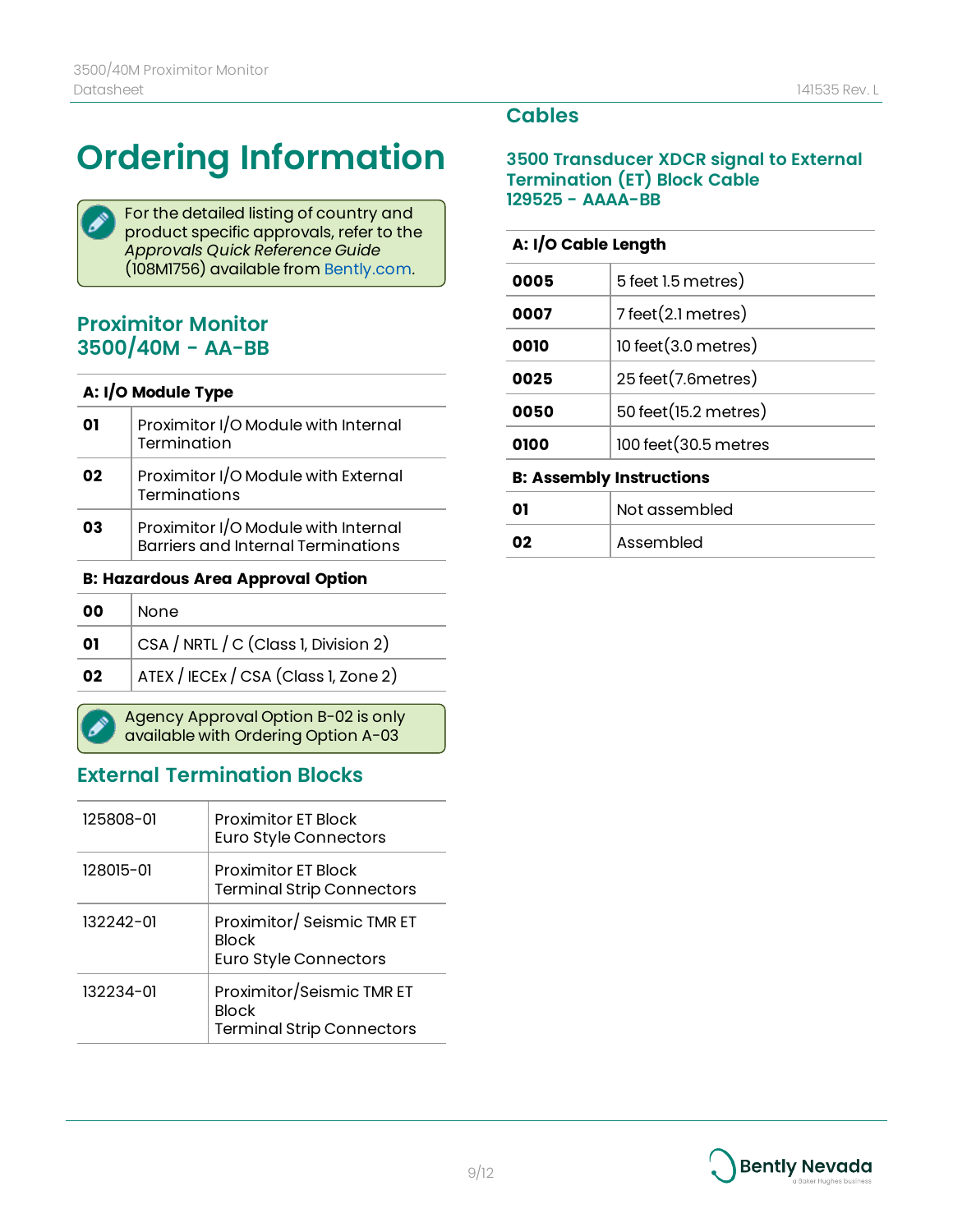## **Spares**

| 176449-01 | 3500/40M Proximitor<br>Monitor                                                  |
|-----------|---------------------------------------------------------------------------------|
| 125680-01 | Proximitor I/O Module<br>with Internal<br>Terminations                          |
| 126615-01 | Proximiotr I/O Module<br>with Extrnal<br>Terminations                           |
| 135489-04 | Proximitor I/O Module<br>with Internal Barriers<br>and Internal<br>Terminations |
| 149716-01 | TMR Proximitor I/O<br>Module with External<br>Terminations                      |
| 143488    | 3500/40M Monitor User<br>Guide                                                  |
| 00580434  | Internal I/O Module<br>connector header, Euro<br>style, 8-pin                   |
| 00502133  | Internal I/O Module<br>connector header, Euro<br>style, 12-pin                  |



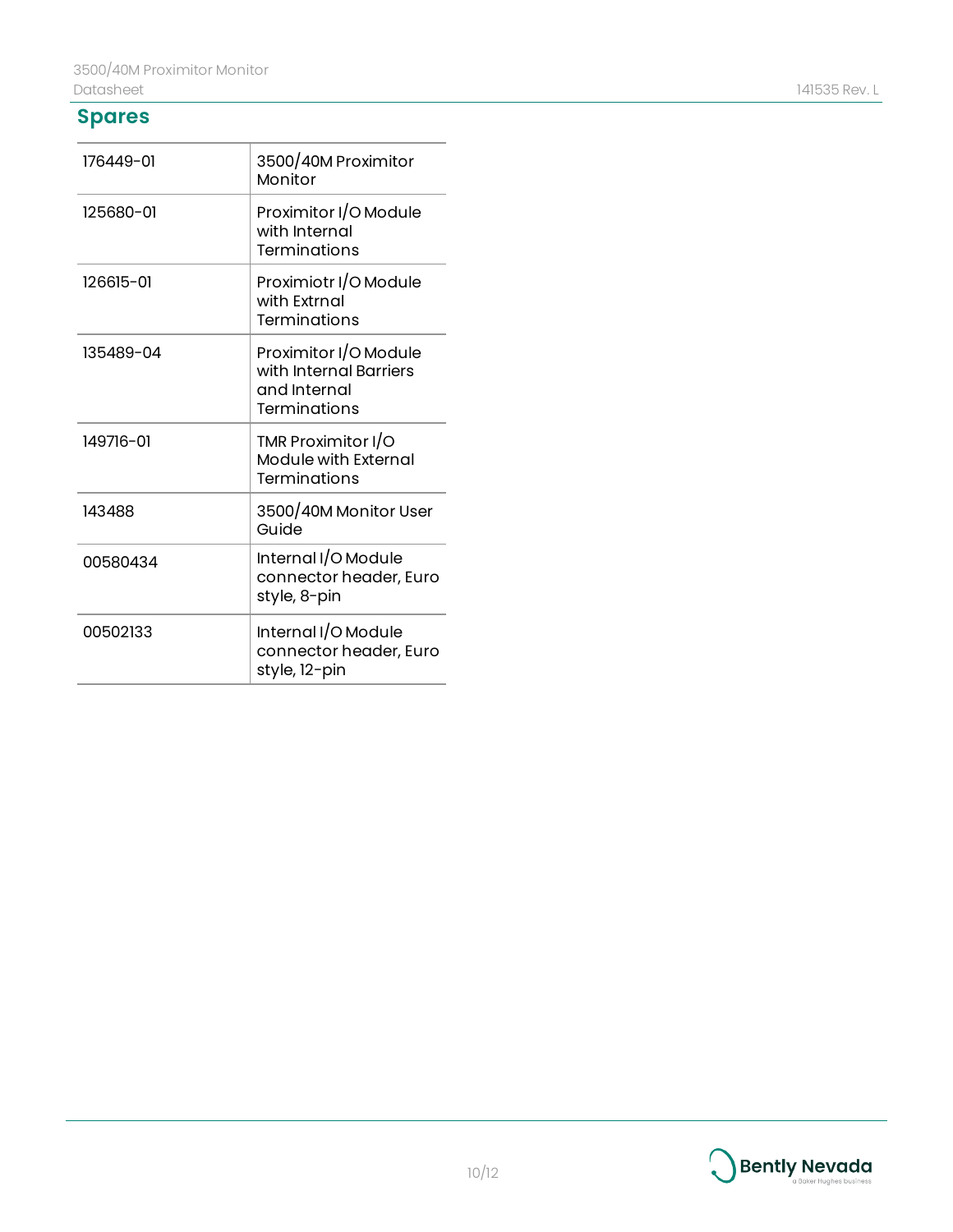# **Graphs and Figures**



#### **Figure 1: Assorted 3500/40M Proximitor Monitor Views**